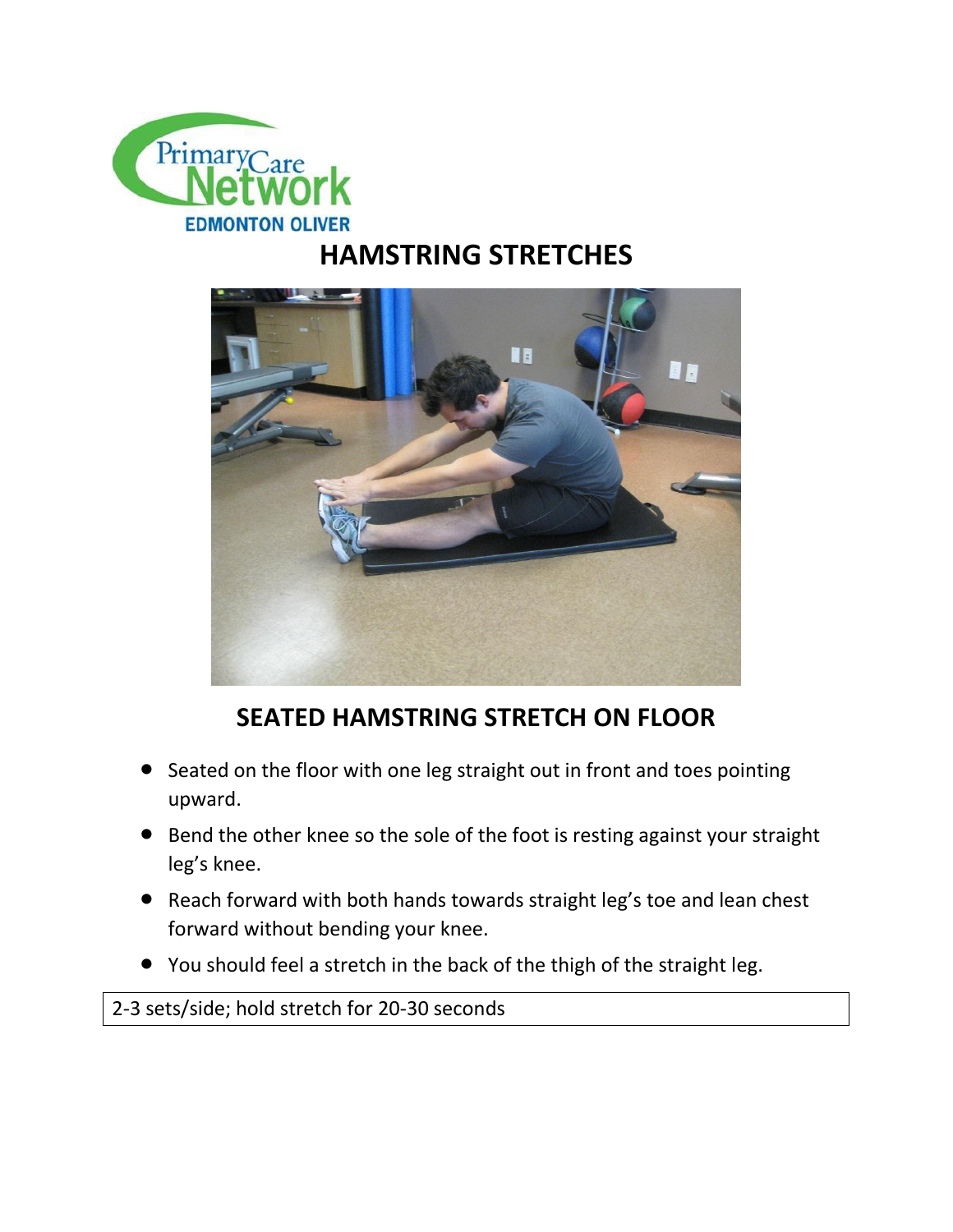

**SEATED HAMSTRING STRETCH ON BENCH**

- Sit on a bench or chair with one leg straight while the heel rests on the floor.
- Keep your foot and leg straight.
- Reach with both hands and lean your chest towards your front foot while keeping the knee straight.
- You should feel stretch in the back of the leg.

2-3 sets/side; hold stretch for 20-30 seconds